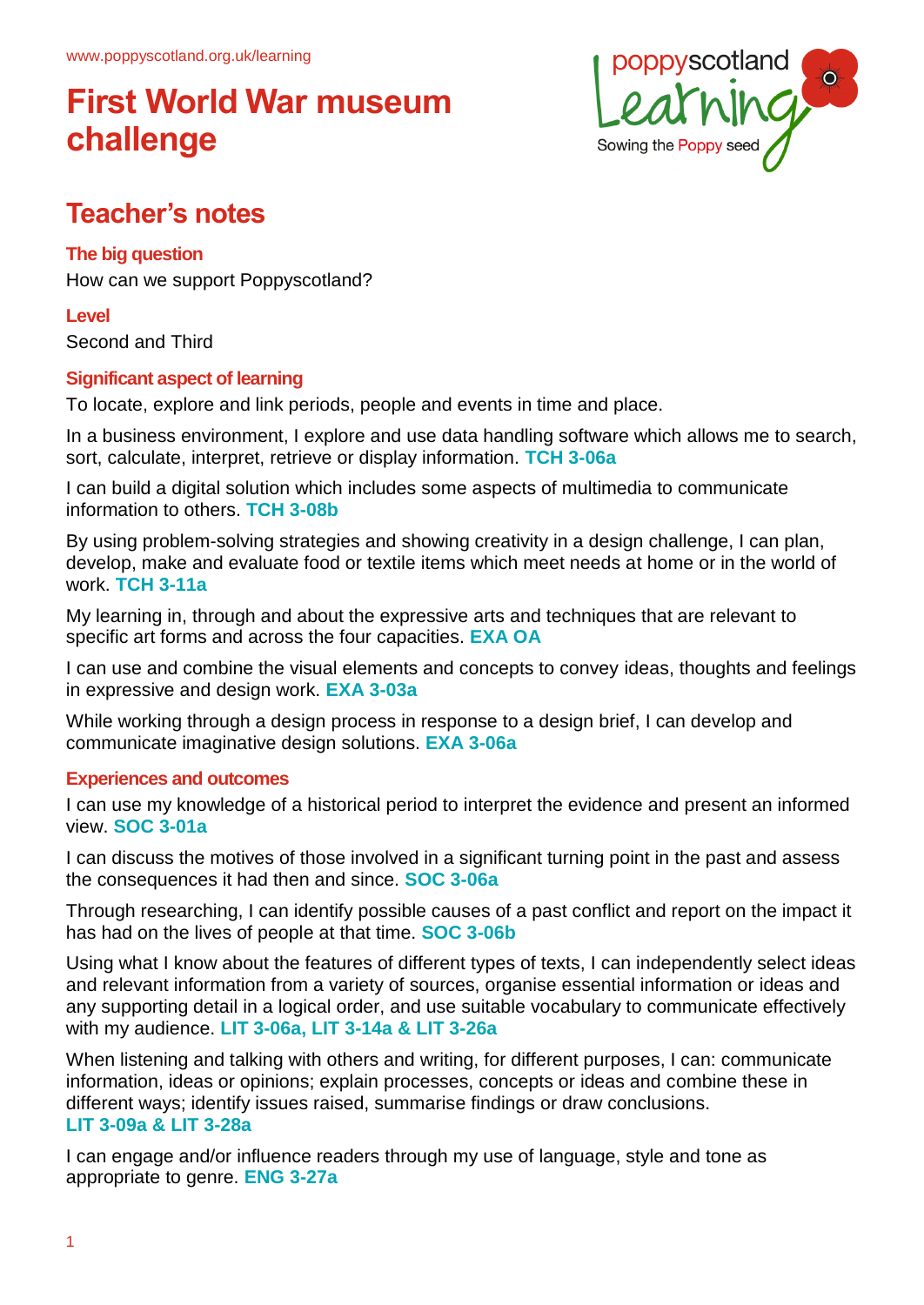

I can: discuss structure, characterisation and/or setting; recognise the relevance of the writer's theme and how this relates to my own and others' experiences; discuss the writer's style and other features appropriate to genre. **ENG 2-19a**

Having explored the elements which writers use, I can create texts in different genres by integrating the conventions of my chosen genre successfully and/or using convincing and appropriate structures and/or creating interesting and convincing characters and/or building convincing settings which come to life. **ENG 3-31a**

I enhance my learning by applying my ICT skills in different learning contexts across the curriculum. **TCH 3-04a**

### **Additional resources**

Poppyscotland's documentary films and archive footage are available from the Poppyscotland Learning website: http://learning.poppyscotland.org.uk/resources-category/films/ or by ordering for free the 'Sowing the Poppy seed' DVD via this link: http://learning.poppyscotland.org.uk/resources/order-education-pack/

Poppyscotland's image library is available from the Poppyscotland Learning website: http://learning.poppyscotland.org.uk/resources-category/media/

### **Useful links**

www.poppyscotland.org.uk/learning

www.bbcmotiongallery.com

http://www.iwm.org.uk/history/first-world-war

http://www.ladyhaigspoppyfactory.org.uk/

http://www.ww100scotland.com/

http://www.rememberingscotlandatwar.org.uk/

https://www.nrscotland.gov.uk/research/learning/first-world-war/the-battle-of-the-somme-morestories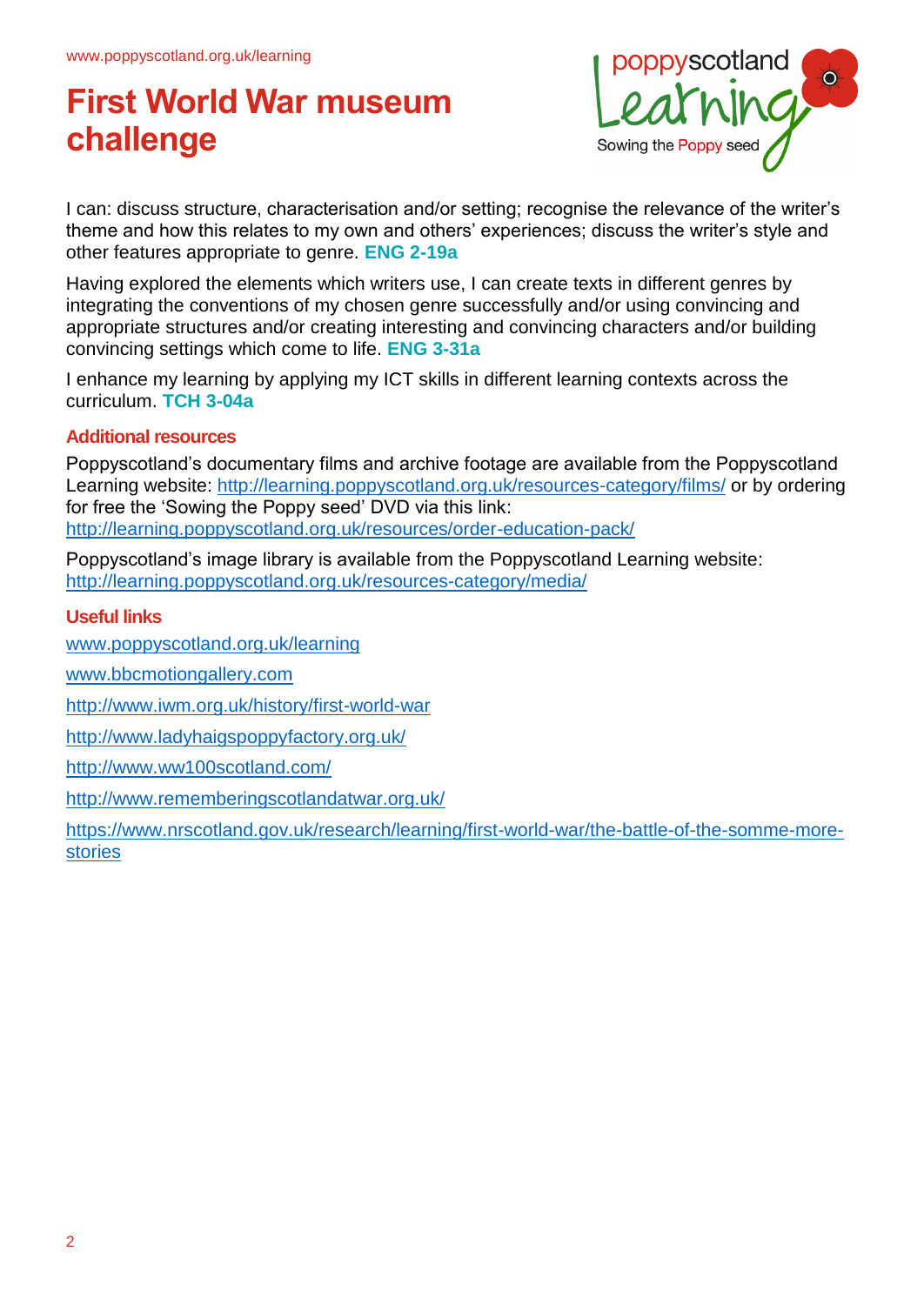

### **Summary notes**

Pupils are challenged to put on a First World War event for teachers, parents and the local community. The day can include the following events or attractions:

### **Remembrance service**

This event can include films, readings, poems, songs, laying of a wreath and two minutes silence. The service can be repeated at assemblies but can also be put on for the community on Remembrance Sunday.

### **Events**

First World War museum set up by students in an empty classroom in the school. Artefacts could be displayed in display cases, sourced via the local authority museum services. Photographs and information can be displayed on display boards. Art from the First World War and students' own art can also be displayed. A Microsoft PowerPoint presentation, which is made by students, can run on a loop. Students may also wish to make a video presentation. Refreshments should also be available.

### **Interdisciplinary**

- History is at the centre of an event like this. However, many subjects can be incorporated into this event:
- English various poems and analysis of them can appear in the museum;
- English writing pieces of work for the museum;
- Art various pieces of art work and analysis of them can appear in the museum;
- Art students own representation of war can appear in the museum;
- Art signage for the day;
- Home Economics/Hospitality catering for the day (can be done on a First World War theme);
- Business Education/Administration letters to delegates and invited guests;
- Business Education/Administration/Computing maintenance of spreadsheet charting numbers attending the event;
- Computing/IT lighting for the event in the games hall;
- Computing event video recorded and pictures taken;
- Hospitality reception on the day, guiding on the day, reception at the restaurant;
- Drama/English production of short play;
- Modern Studies section in museum on conflicts in the world today;
- Music/school band compose song/music piece for the event;
- Music/school band play traditional or composed pieces at the event.

### **External agencies**

- Students should engage with the local authority museum services staff and staff at other museums.
- Students should engage with local newspapers to find out information about their area in the First World War and also to publicise the event.
- Students should engage with local radio to publicise the event.
- Students should engage with catering staff to ensure refreshments are provided on the day.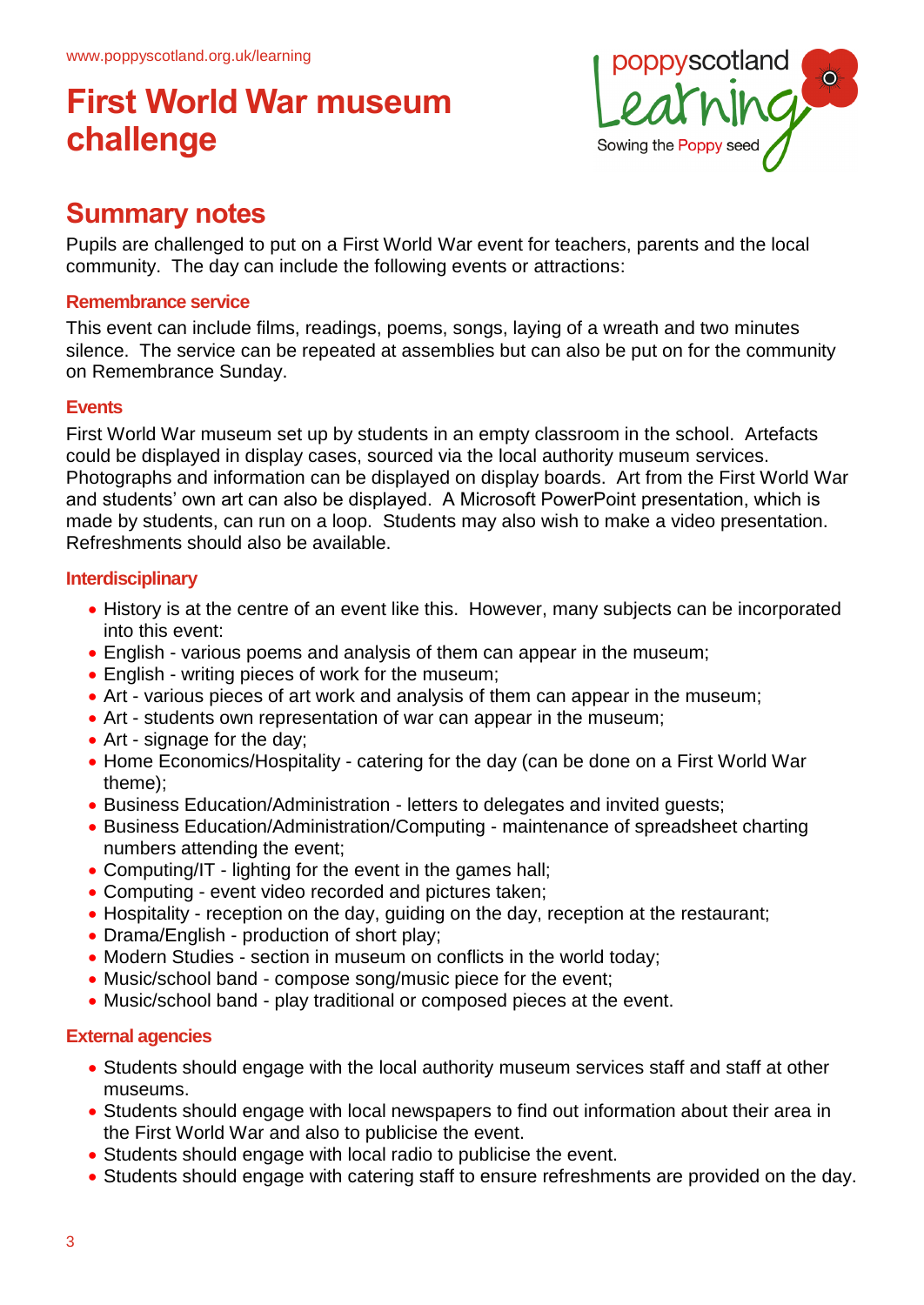

• Students should engage with other schools in the area from which they can borrow additional resources for their museum.

#### **Small scale and large scale events**

This event can be made as large or small as you wish. It can include all of the above. However, a class could still take part in the challenge within their own classroom using a wall in the room or a display board around the school to display their mini-museum.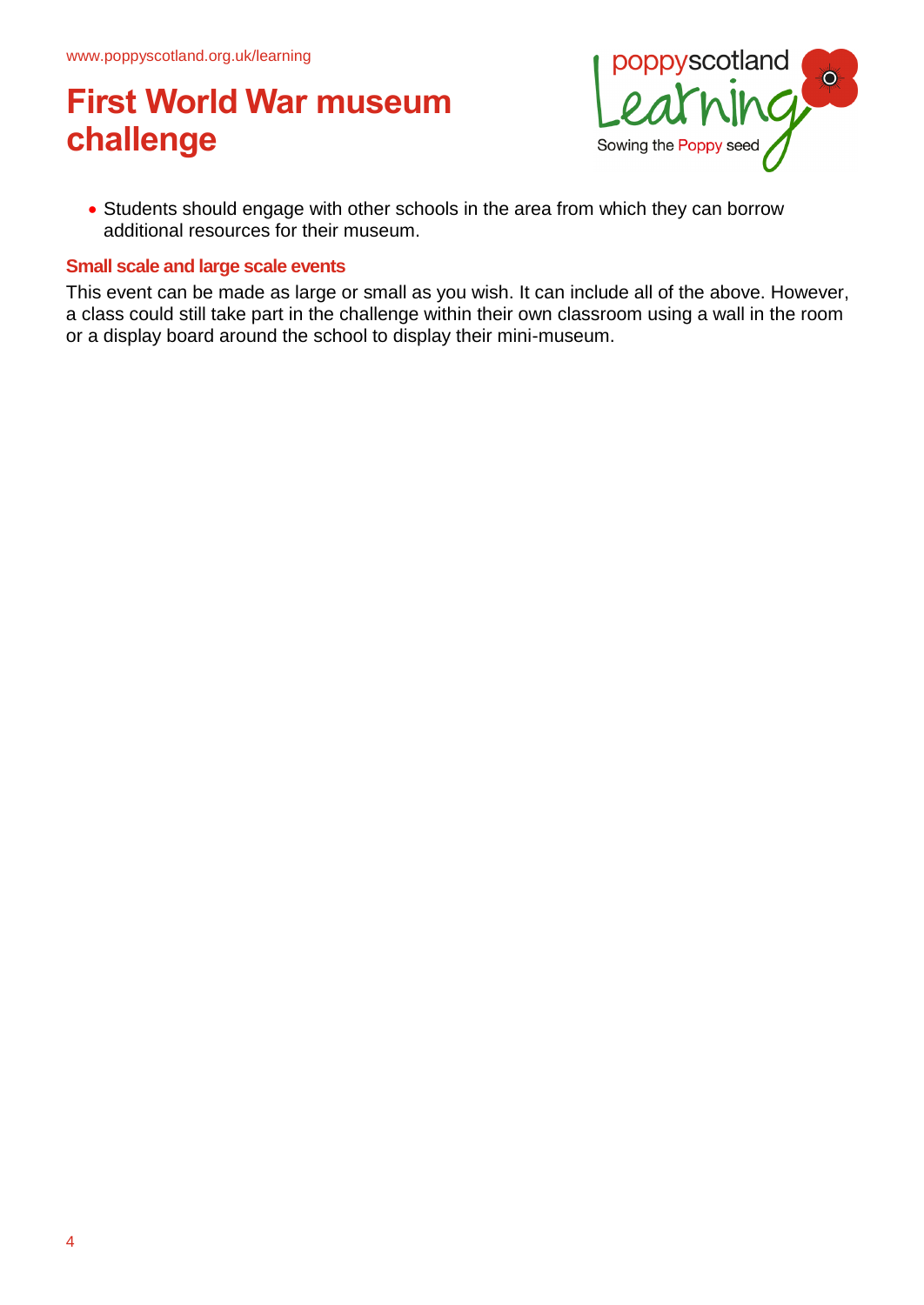

## **Your challenge**

You have been commissioned by a local museum and Poppyscotland to make a museum on the poppy and the First World War. Your museum will open for remembrance week and you should invite members of your school and local community to attend the opening day. Your museum should contain written information, pictures and some artefacts. All display boards should contain easily read information presented in a bright, interesting way.

- Work in groups of four or five, doing different roles.
- Allocate researchers, writers, artists, publicity team, display team, museum guides.
- Plan how to make a museum (use the worksheet as a guide).
- Make your museum.

### **Make use of the following resources:**

- Course books on the First World War:
- Your class notes:
- Teachers in other departments who can help;
- The internet (beware of spending too much time though looking for facts that are easily at hand in notes and course books).

### **Rules**

- Everyone participates in the planning and production of your group's work.
- Work within the timescales provided.
- Meet the criteria have you done what you were asked to do?

### **Additional resources**

Poppyscotland's documentary films and archive footage are available from the Poppyscotland Learning website: <http://learning.poppyscotland.org.uk/resources-category/films/> or by ordering for free the 'Sowing the Poppy seed' DVD via this link: <http://learning.poppyscotland.org.uk/resources/order-education-pack/>

### **Useful links**

[www.poppyscotland.org.uk/learning](http://www.poppyscotland.org.uk/learning)

[www.bbcmotiongallery.com](http://www.bbcmotiongallery.com/) 

<http://www.iwm.org.uk/history/first-world-war>

<http://www.ladyhaigspoppyfactory.org.uk/>

<http://www.ww100scotland.com/>

<http://www.rememberingscotlandatwar.org.uk/>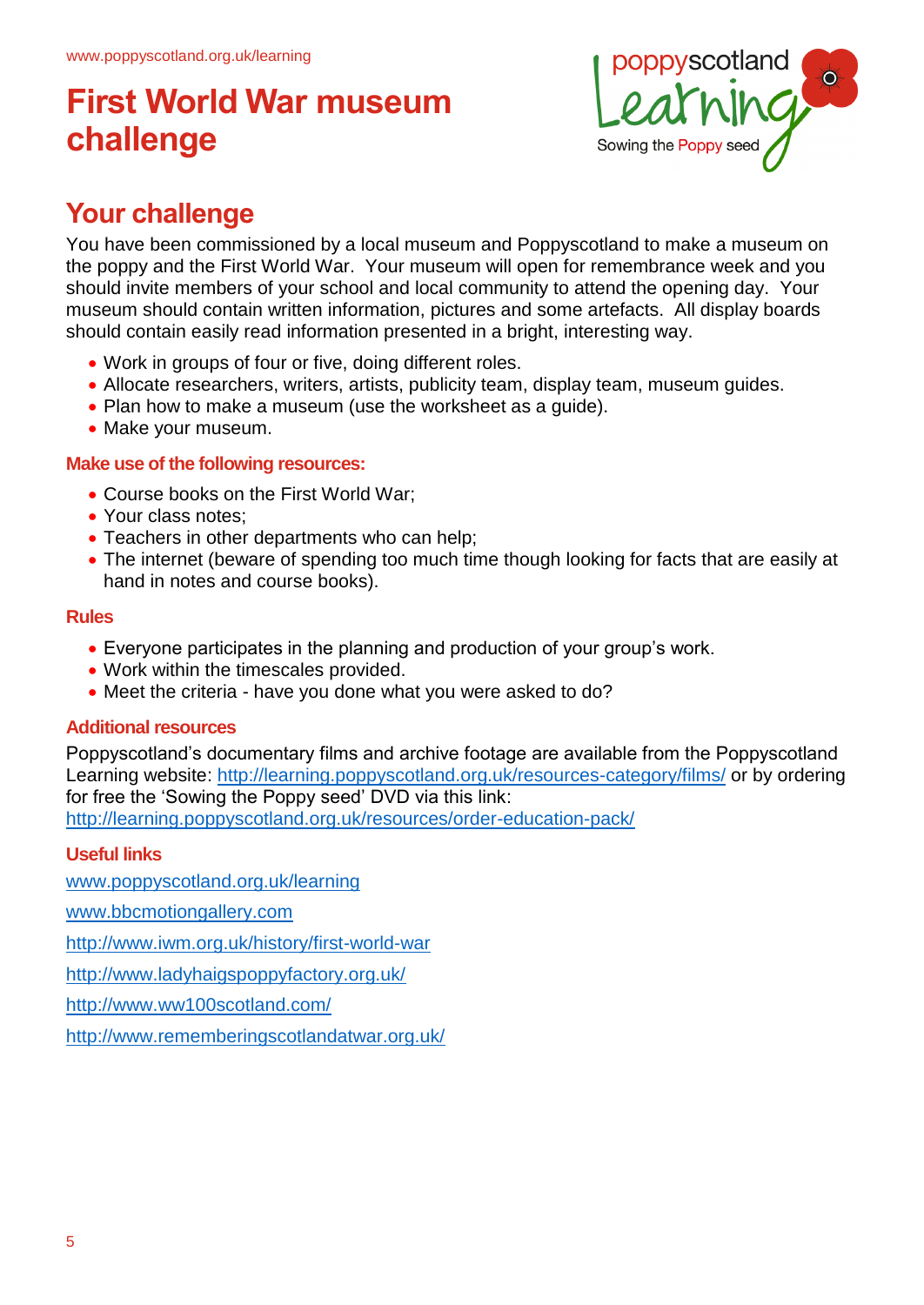

## **Your challenge**

You have been commissioned by a local museum and Poppyscotland to make a museum on the Poppy and the First World War. Your museum will open for remembrance week and you should invite members of your school and local community to attend the opening day. Your museum should contain written information, pictures and some artefacts. All display boards should contain easily read information presented in a bright, interesting way. Use this worksheet to help you think about how to make a plan for how to set up a museum.

### **Task**

What sort of information should be included in our museum?

Where will we get the information from?

Who could help us find information on the Poppy and the First World War?

How will we display our information?

What sort of artefacts would be good to include in our museum?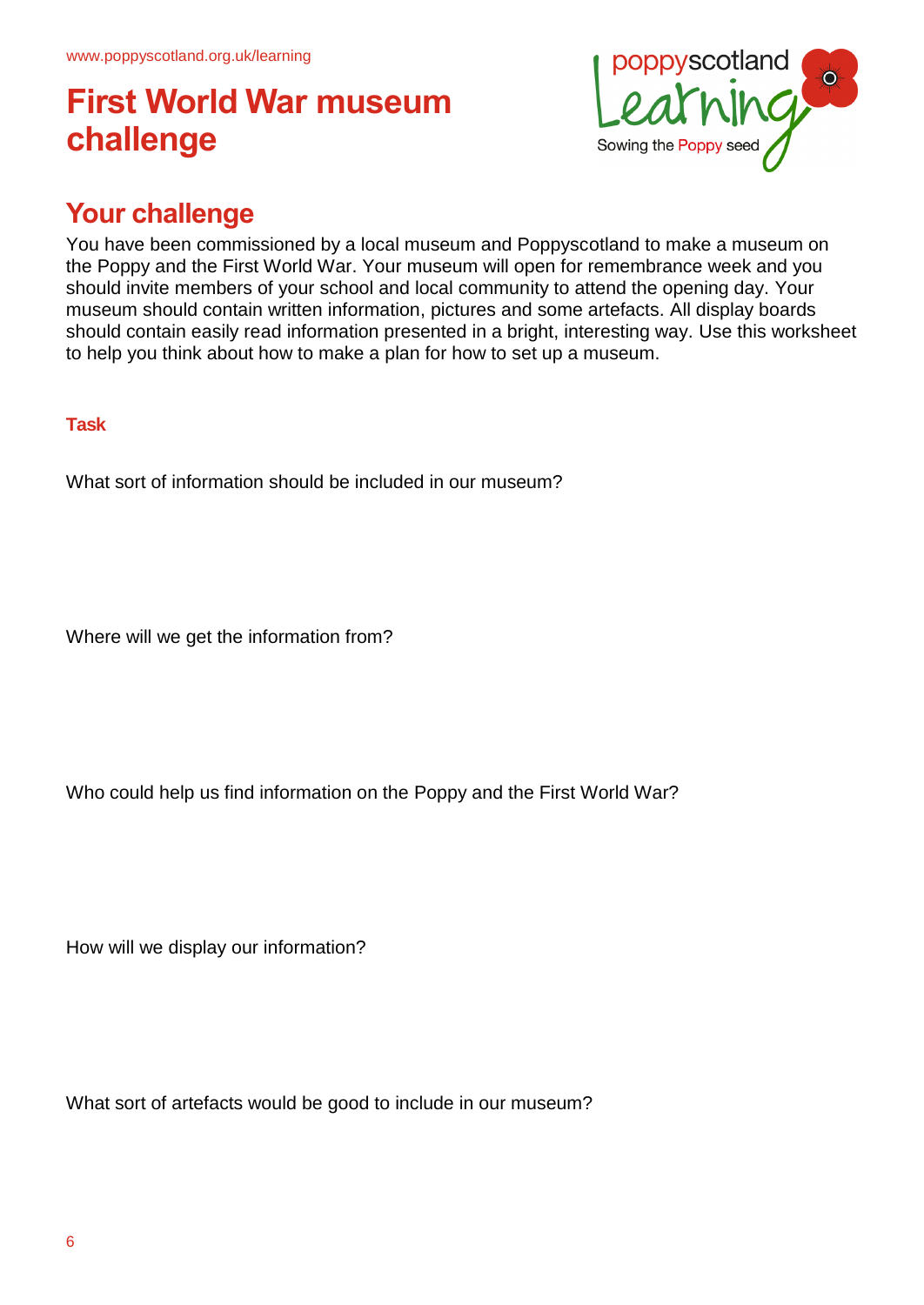www.poppyscotland.org.uk/learning

## **First World War museum challenge**



Where could we get these artefacts from?

Where should we hold our museum?

(Think about size of room, how easy is it to get to?)

What sort of jobs are there in preparing and running a museum?

Who in our class will do these jobs?

Who should we invite to our opening day?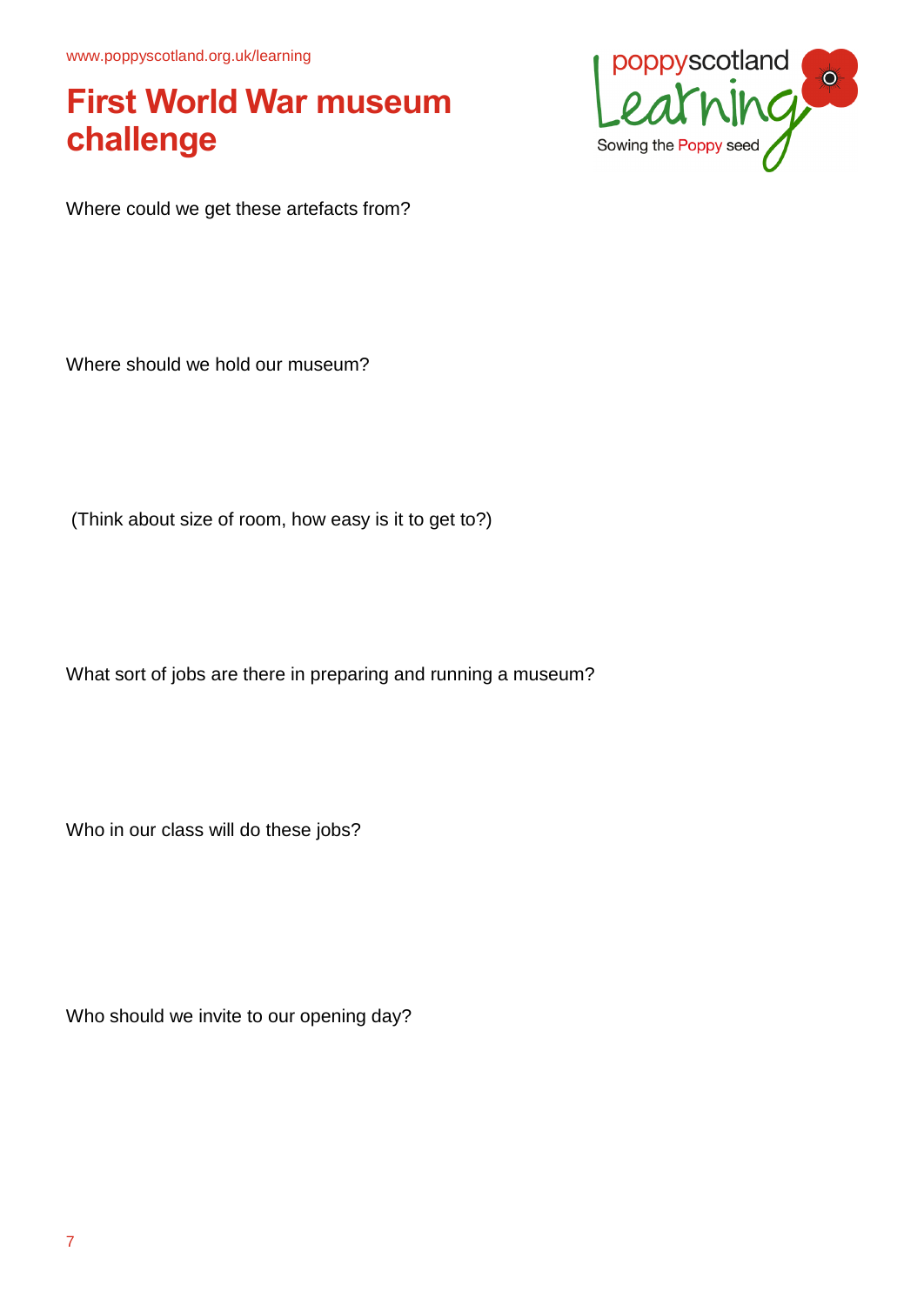

How will we invite them and how will we advertise our museum?

**Congratulations – you have now started to plan your museum.**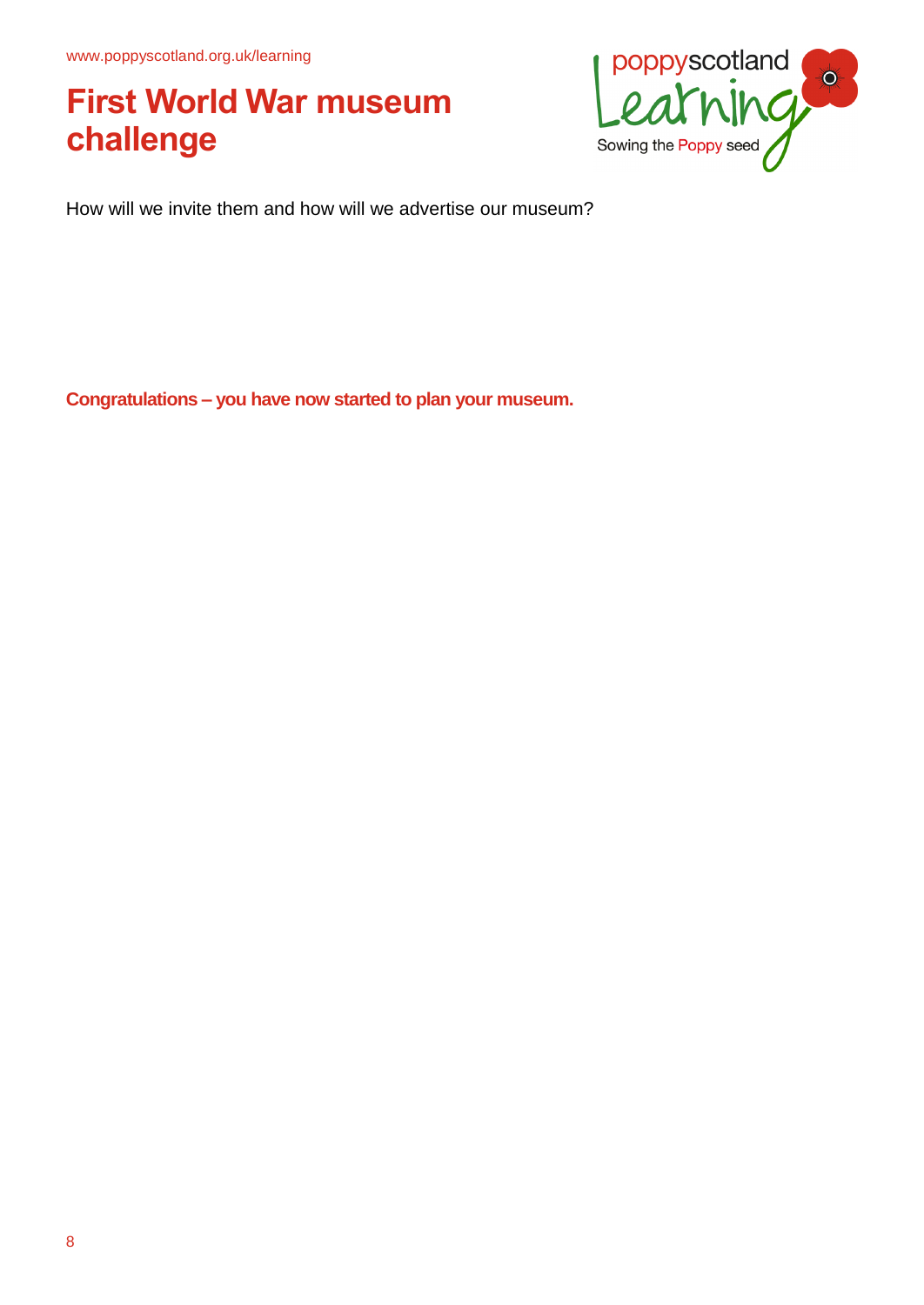

## **What progress have I made today?**

To locate, explore and link periods, people, events and features in time and place. **SAL SOC**

| $2nd$ level<br>I can give reasons why WW1 is of lasting<br>importance.<br>Some of my reasons are                                              | 3rd level<br>I can analyse the different effects of WW1 and<br>explain how this has had an impact on our<br>society and the world.<br>Some points are |
|-----------------------------------------------------------------------------------------------------------------------------------------------|-------------------------------------------------------------------------------------------------------------------------------------------------------|
| 4 <sup>th</sup> level<br>I can take account of changing values and<br>moral attitudes relating to WW1 past and<br>present.<br>Some points are |                                                                                                                                                       |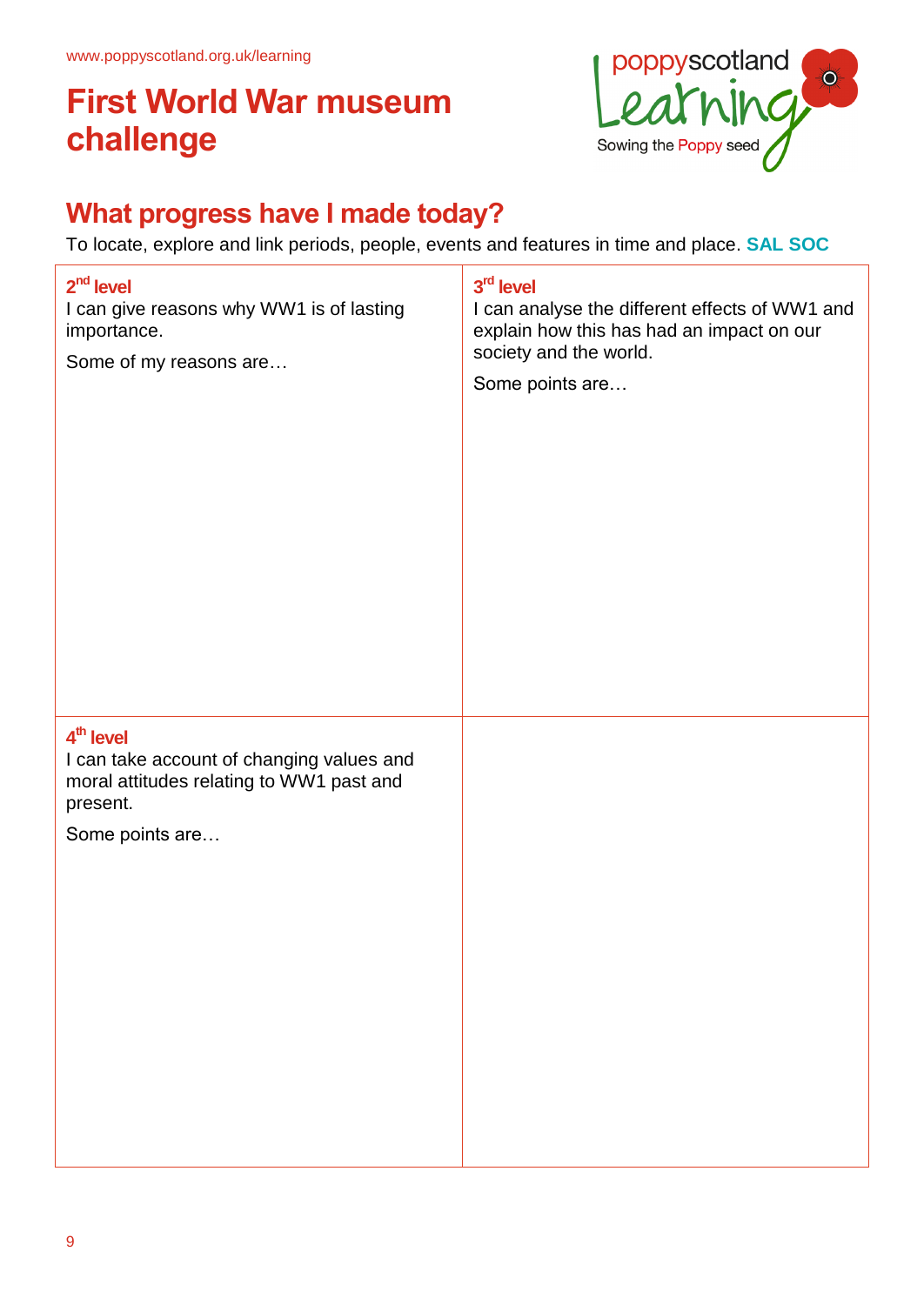

## **Peer marking exercise / self-assessment**

Tick all that apply

### **Experiences and outcomes**

- $\Box$  I can use my knowledge of a historical period to interpret the evidence and present an informed view. **SOC 3-01a**
- $\Box$  I can discuss the motives of those involved in a significant turning point in the past and assess the consequences it had then and since. **SOC 3-06a**
- $\Box$  Through researching, I can identify possible causes of a past conflict and report on the impact it has had on the lives of people at that time. **SOC 3-06b**
- $\Box$  I can independently select ideas and relevant information from a variety of sources, organise essential information or ideas and any supporting detail in a logical order, and use suitable vocabulary to communicate effectively with my audience. **LIT 3-06a, LIT 3-14a & LIT 3-26a**

 $\Box$  When listening and talking with others and writing, for different purposes, I can:

- communicate information, ideas or opinions;
- explain processes, concepts or ideas and combine these in different ways;
- identify issues raised, summarise findings or draw conclusions. **LIT 3-09a & LIT 3-28a**
- $\Box$  I can engage and/or influence readers through my use of language, style and tone as appropriate to genre. **ENG 3-27a**

 $\Box$  I can:

- discuss structure, characterisation and/or setting;
- recognise the relevance of the writer's theme and how this relates to my own and others' experiences;
- discuss the writer's style and other features appropriate to genre. **ENG 2-19a**

 $\Box$  Having explored the elements which writers use, I can create texts in different genres by:

- integrating the conventions of my chosen genre successfully and/or
- using convincing and appropriate structures and/or
- creating interesting and convincing characters and/or
- building convincing settings which come to life. **ENG 3-31a**
- $\Box$  I enhance my learning by applying my ICT skills in different learning contexts across the curriculum. **TCH 3-04a**
- $\Box$  In a business environment, I explore and use data handling software which allows me to search, sort, calculate, interpret, retrieve or display information. **TCH 3-06a**
- $\Box$  I can build a digital solution which includes some aspects of multimedia to communicate information to others. **TCH 3-08b**